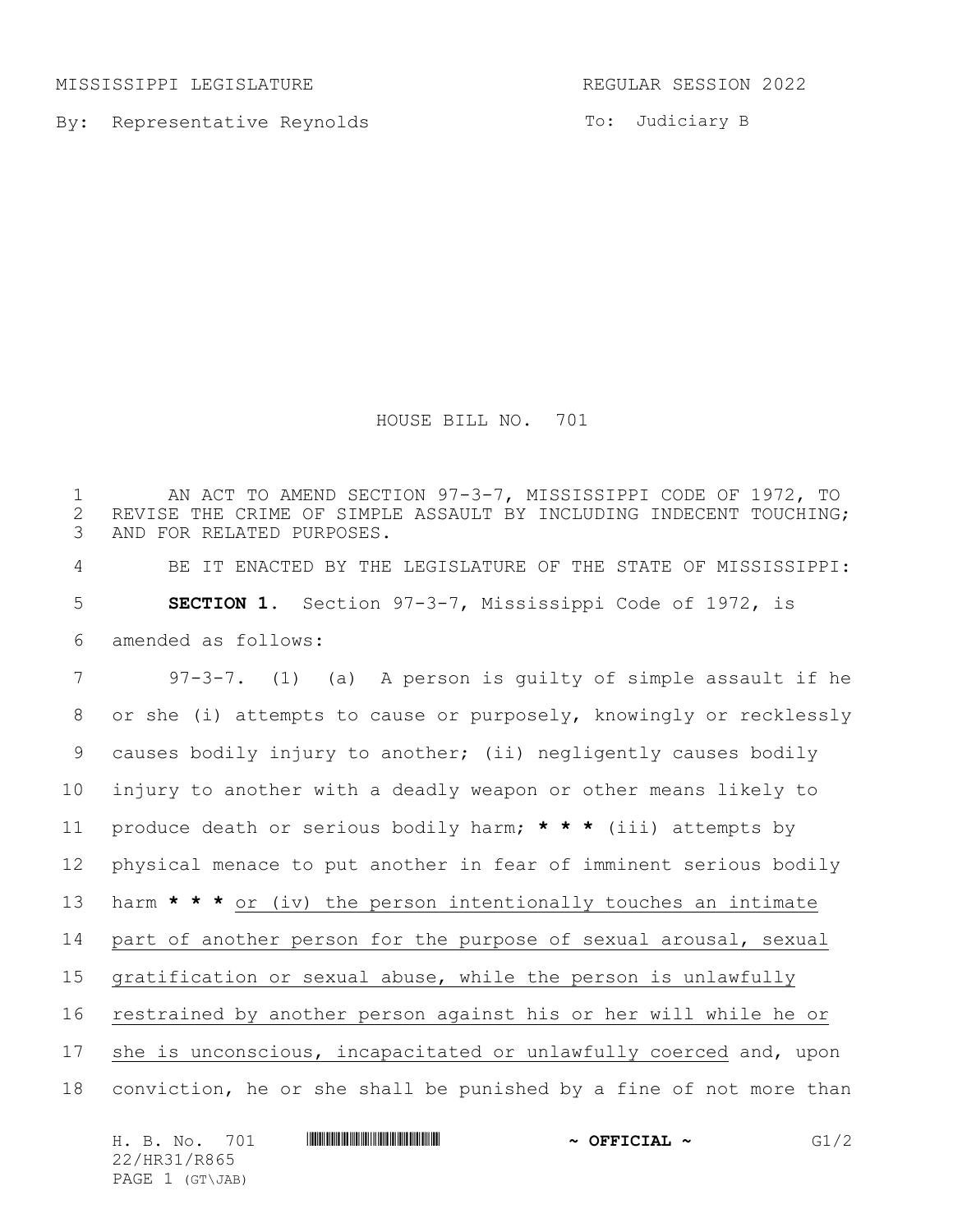Five Hundred Dollars (\$500.00) or by imprisonment in the county jail for not more than six (6) months, or both.

 (b) However, a person convicted of simple assault upon any of the persons listed in subsection (14) of this section under the circumstances enumerated in subsection (14) shall be punished by a fine of not more than One Thousand Dollars (\$1,000.00) or by imprisonment for not more than five (5) years, or both.

 (2) (a) A person is guilty of aggravated assault if he or she (i) attempts to cause serious bodily injury to another, or causes such injury purposely, knowingly or recklessly under circumstances manifesting extreme indifference to the value of human life; (ii) attempts to cause or purposely or knowingly causes bodily injury to another with a deadly weapon or other means likely to produce death or serious bodily harm; or (iii) causes any injury to a child who is in the process of boarding or exiting a school bus in the course of a violation of Section 63-3-615; and, upon conviction, he or she shall be punished by imprisonment in the county jail for not more than one (1) year or sentenced to the custody of the Department of Corrections for not more than twenty (20) years.

 (b) However, a person convicted of aggravated assault upon any of the persons listed in subsection (14) of this section under the circumstances enumerated in subsection (14) shall be punished by a fine of not more than Five Thousand Dollars

H. B. No. 701 \*HR31/R865\* **~ OFFICIAL ~** 22/HR31/R865 PAGE 2 (GT\JAB)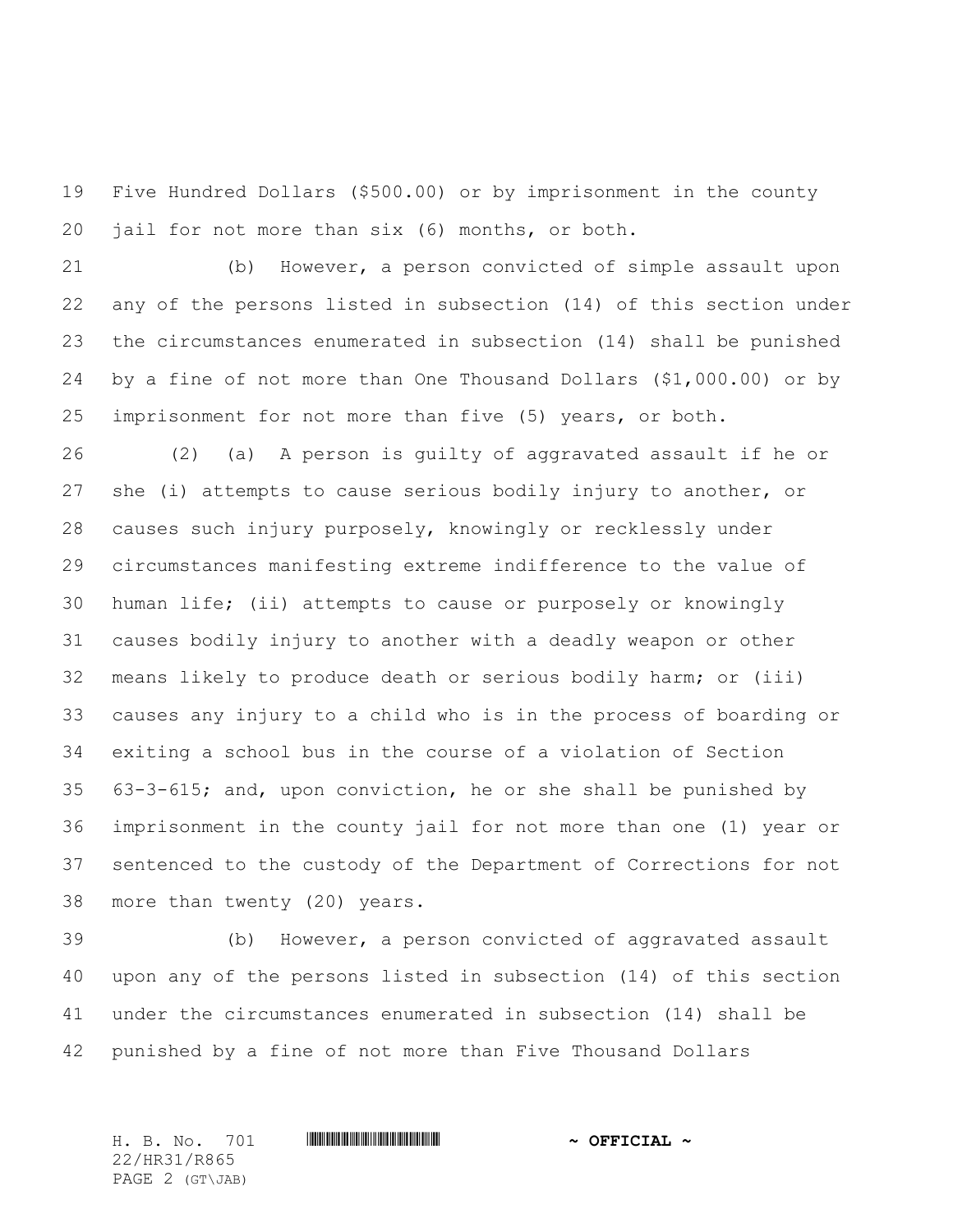(\$5,000.00) or by imprisonment for not more than thirty (30) years, or both.

 (3) (a) When the offense is committed against a current or former spouse of the defendant or a child of that person, a person living as a spouse or who formerly lived as a spouse with the defendant or a child of that person, a parent, grandparent, child, grandchild or someone similarly situated to the defendant, a person who has a current or former dating relationship with the defendant, or a person with whom the defendant has had a biological or legally adopted child, a person is guilty of simple domestic violence who:

 (i) Attempts to cause or purposely, knowingly or recklessly causes bodily injury to another;

 (ii) Negligently causes bodily injury to another with a deadly weapon or other means likely to produce death or serious bodily harm; or

 (iii) Attempts by physical menace to put another in fear of imminent serious bodily harm.

 Upon conviction, the defendant shall be punished by a fine of not more than Five Hundred Dollars (\$500.00) or by imprisonment in the county jail for not more than six (6) months, or both.

 (b) **Simple domestic violence: third.** A person is guilty of the felony of simple domestic violence third who commits simple domestic violence as defined in this subsection (3) and who, at the time of the commission of the offense in question, has

| H. B. No. 701   |  | $\sim$ OFFICIAL $\sim$ |  |  |  |  |
|-----------------|--|------------------------|--|--|--|--|
| 22/HR31/R865    |  |                        |  |  |  |  |
| PAGE 3 (GT\JAB) |  |                        |  |  |  |  |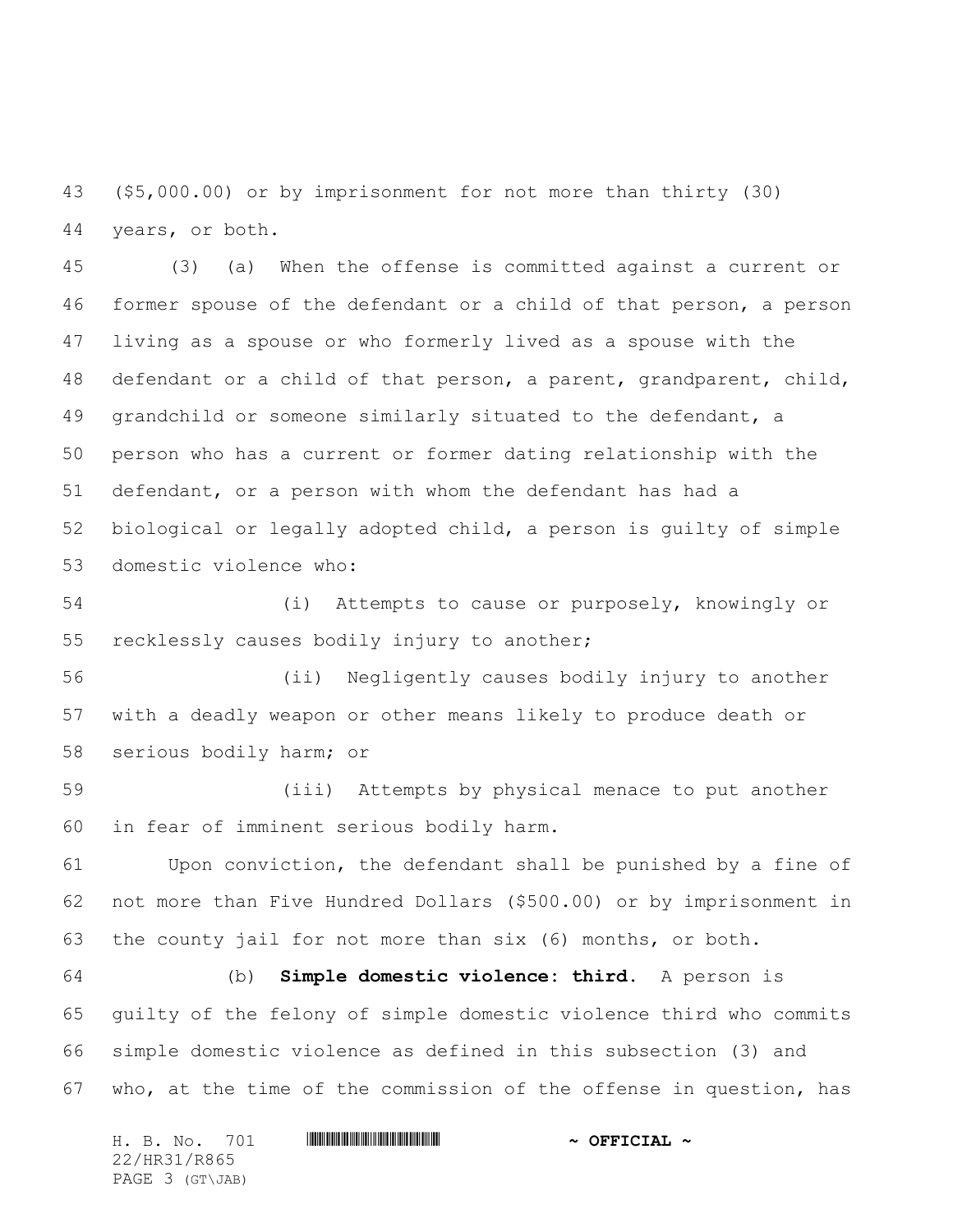two (2) prior convictions, whether against the same or another victim, within seven (7) years, for any combination of simple domestic violence under this subsection (3) or aggravated domestic violence as defined in subsection (4) of this section or substantially similar offenses under the law of another state, of the United States, or of a federally recognized Native American tribe. Upon conviction, the defendant shall be sentenced to a term of imprisonment not less than five (5) nor more than ten (10) years.

 (4) (a) When the offense is committed against a current or former spouse of the defendant or a child of that person, a person living as a spouse or who formerly lived as a spouse with the defendant or a child of that person, a parent, grandparent, child, grandchild or someone similarly situated to the defendant, a person who has a current or former dating relationship with the defendant, or a person with whom the defendant has had a biological or legally adopted child, a person is guilty of aggravated domestic violence who:

 (i) Attempts to cause serious bodily injury to another, or causes such an injury purposely, knowingly or recklessly under circumstances manifesting extreme indifference to 89 the value of human life;

 (ii) Attempts to cause or purposely or knowingly causes bodily injury to another with a deadly weapon or other means likely to produce death or serious bodily harm; or

H. B. No. 701 \*HR31/R865\* **~ OFFICIAL ~** 22/HR31/R865 PAGE 4 (GT\JAB)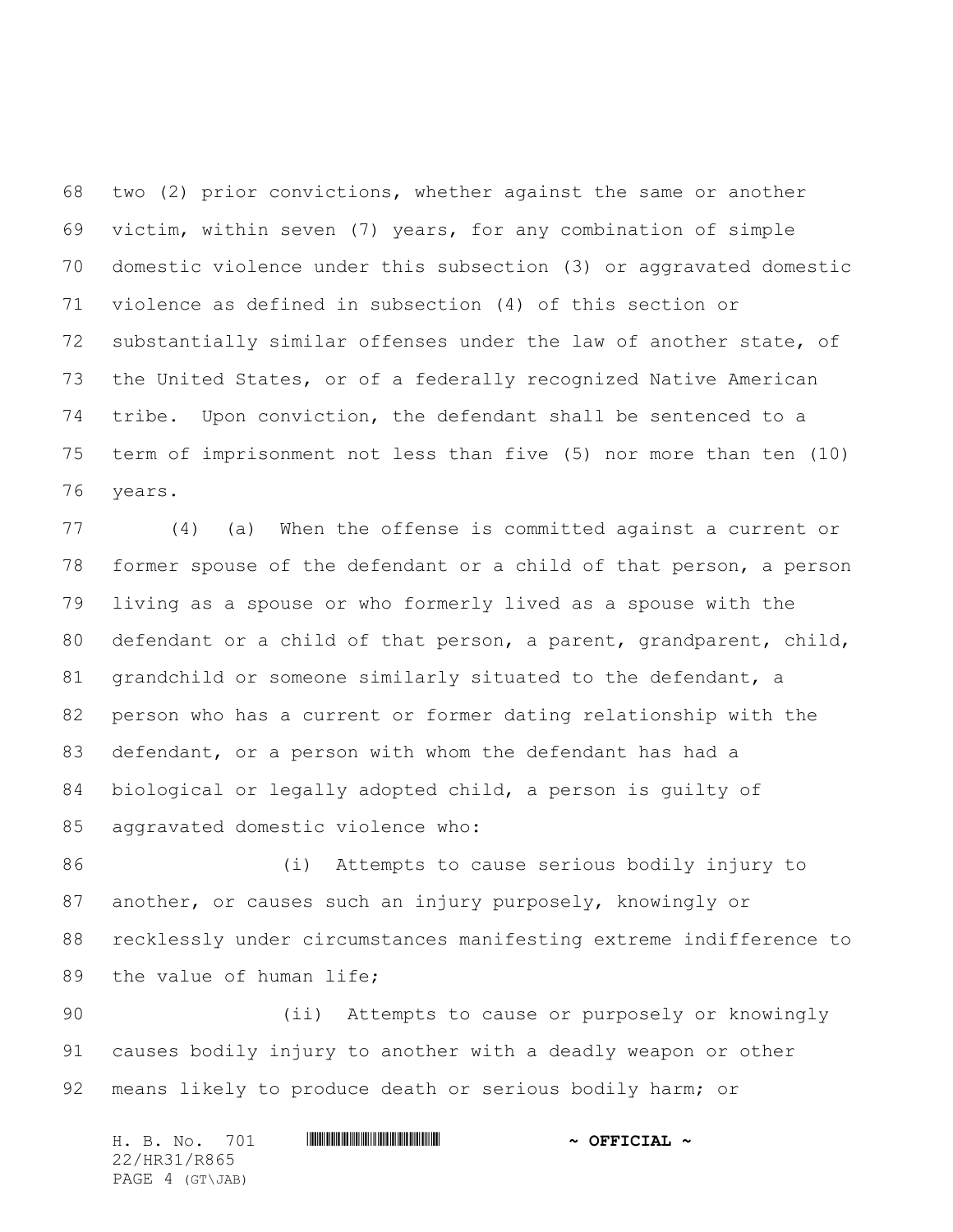93 (iii) Strangles, or attempts to strangle another. Upon conviction, the defendant shall be punished by imprisonment in the custody of the Department of Corrections for not less than two (2) nor more than twenty (20) years.

 (b) **Aggravated domestic violence; third.** A person is guilty of aggravated domestic violence third who, at the time of the commission of that offense, commits aggravated domestic violence as defined in this subsection (4) and who has two (2) prior convictions within the past seven (7) years, whether against the same or another victim, for any combination of aggravated domestic violence under this subsection (4) or simple domestic violence third as defined in subsection (3) of this section, or substantially similar offenses under the laws of another state, of the United States, or of a federally recognized Native American tribe. Upon conviction for aggravated domestic violence third, the defendant shall be sentenced to a term of imprisonment of not less than ten (10) nor more than twenty (20) years.

 (5) **Sentencing for fourth or subsequent domestic violence offense.** Any person who commits an offense defined in subsection (3) or (4) of this section, and who, at the time of the commission of that offense, has at least three (3) previous convictions, whether against the same or different victims, for any combination of offenses defined in subsections (3) and (4) of this section or substantially similar offenses under the law of another state, of the United States, or of a federally recognized Native American

H. B. No. 701 **HRING CONSTRUCTED A** OFFICIAL ~ 22/HR31/R865 PAGE 5 (GT\JAB)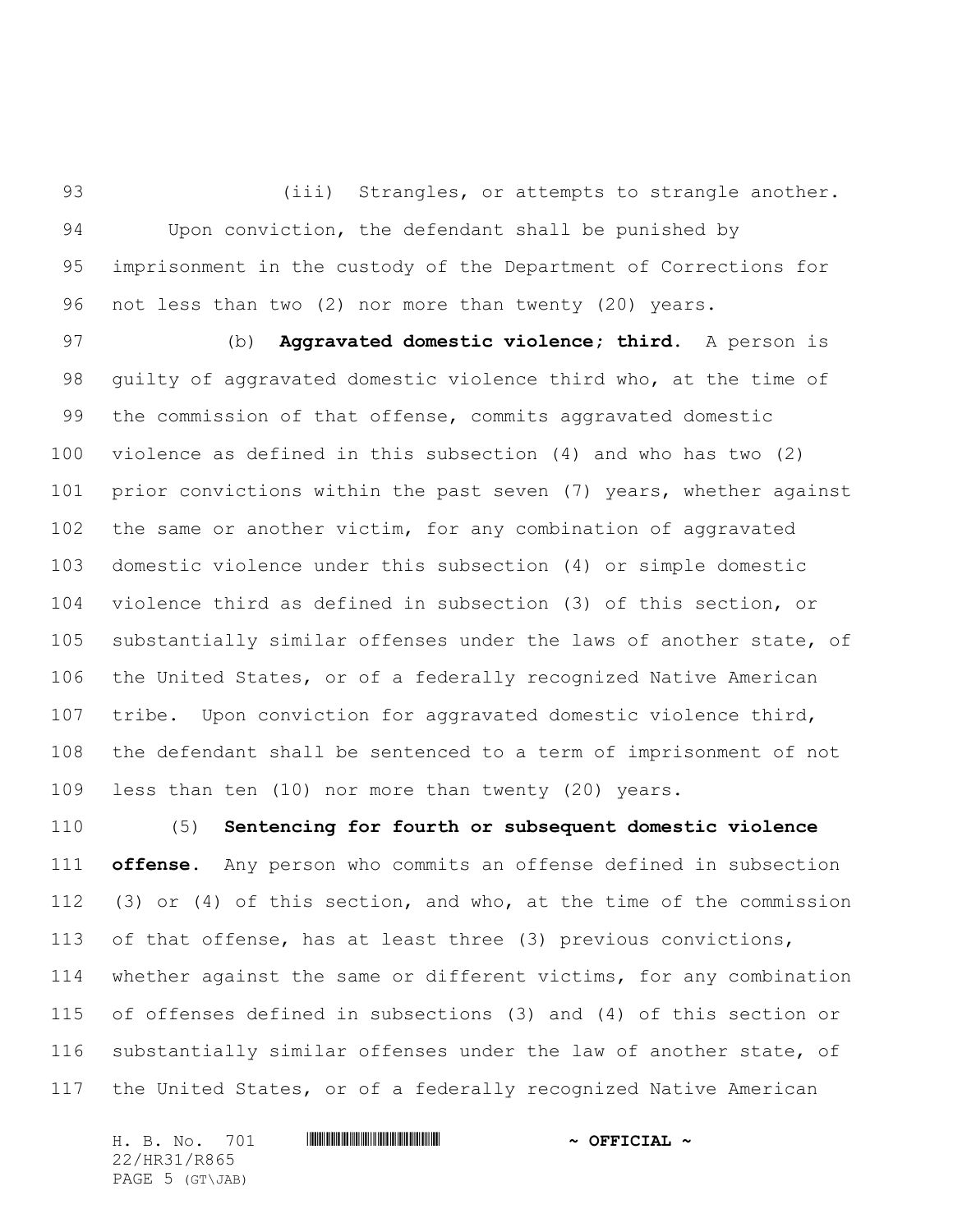tribe, shall, upon conviction, be sentenced to imprisonment for not less than fifteen (15) years nor more than twenty (20) years. (6) In sentencing under subsections (3), (4) and (5) of this section, the court shall consider as an aggravating factor whether the crime was committed in the physical presence or hearing of a child under sixteen (16) years of age who was, at the time of the offense, living within either the residence of the victim, the 125 residence of the perpetrator, or the residence where the offense occurred.

 (7) Reasonable discipline of a child, such as spanking, is not an offense under subsections (3) and (4) of this section.

 (8) A person convicted under subsection (4) or (5) of this section shall not be eligible for parole under the provisions of Section 47-7-3(1)(c) until he or she shall have served one (1) year of his or her sentence.

(9) For the purposes of this section:

 (a) "Strangle" means to restrict the flow of oxygen or blood by intentionally applying pressure on the neck, throat or chest of another person by any means or to intentionally block the nose or mouth of another person by any means.

 (b) "Dating relationship" means a social relationship as defined in Section 93-21-3.

 (10) Every conviction under subsection (3), (4) or (5) of this section may require as a condition of any suspended sentence that the defendant participate in counseling or treatment to bring

H. B. No. 701 \*HR31/R865\* **~ OFFICIAL ~** 22/HR31/R865 PAGE 6 (GT\JAB)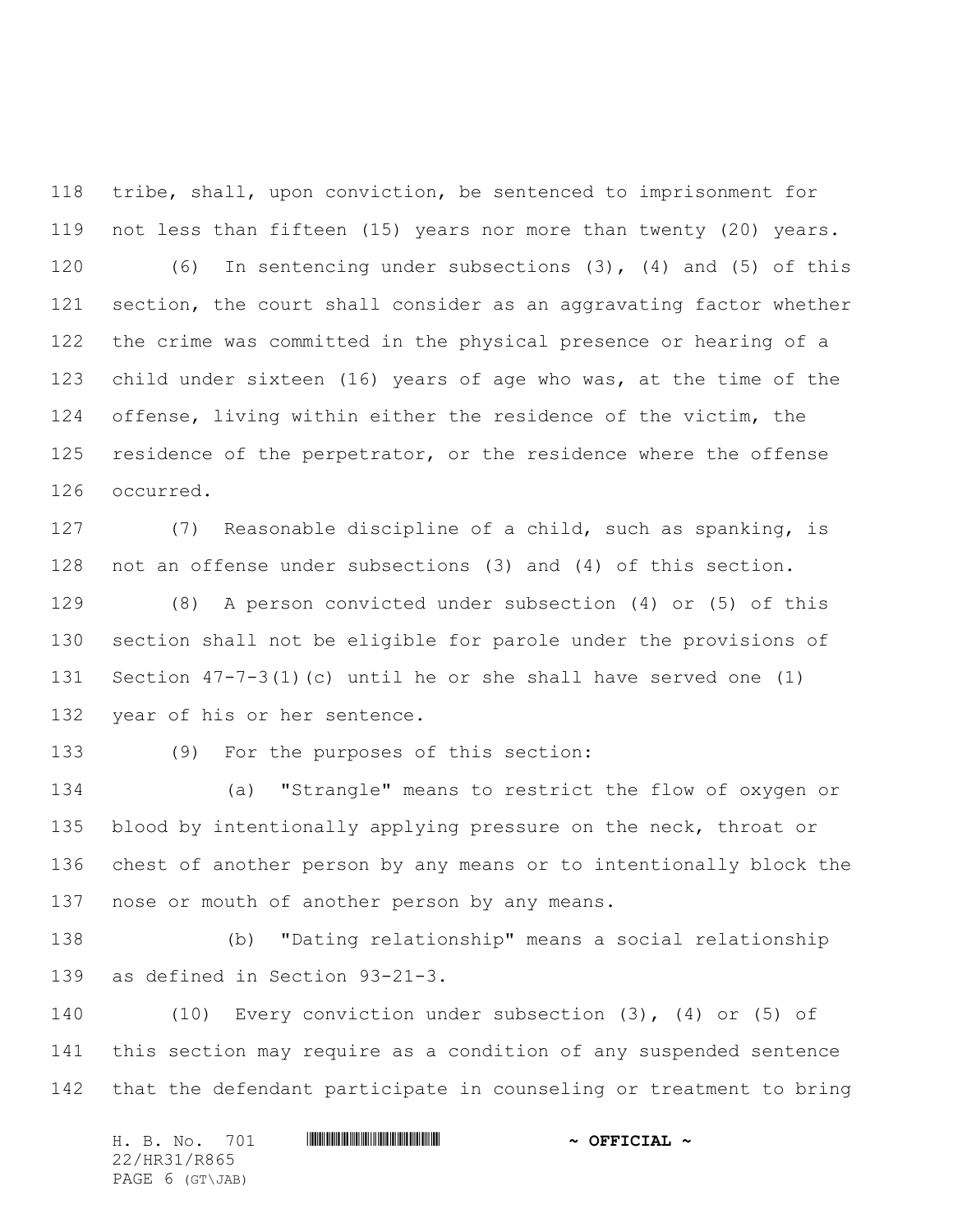about the cessation of domestic abuse. The defendant may be required to pay all or part of the cost of the counseling or treatment, in the discretion of the court.

 (11) (a) Upon conviction under subsection (3), (4) or (5) of this section, the court shall be empowered to issue a criminal protection order prohibiting the defendant from any contact with the victim. The court may include in a criminal protection order any other condition available under Section 93-21-15. The duration of a criminal protection order shall be based upon the seriousness of the facts before the court, the probability of future violations, and the continued safety of the victim or another person. However, municipal and justice courts may issue criminal protection orders for a maximum period of time not to exceed one (1) year. Circuit and county courts may issue a criminal protection order for any period of time deemed necessary. Upon issuance of a criminal protection order, the clerk of the issuing court shall enter the order in the Mississippi Protection Order Registry within twenty-four (24) hours of issuance with no exceptions for weekends or holidays, pursuant to Section 93-21-25.

 (b) A criminal protection order shall not be issued against the defendant if the victim of the offense, or the victim's lawful representative where the victim is a minor or incompetent person, objects to its issuance, except in circumstances where the court, in its discretion, finds that a

22/HR31/R865 PAGE 7 (GT\JAB)

H. B. No. 701 \*HR31/R865\* **~ OFFICIAL ~**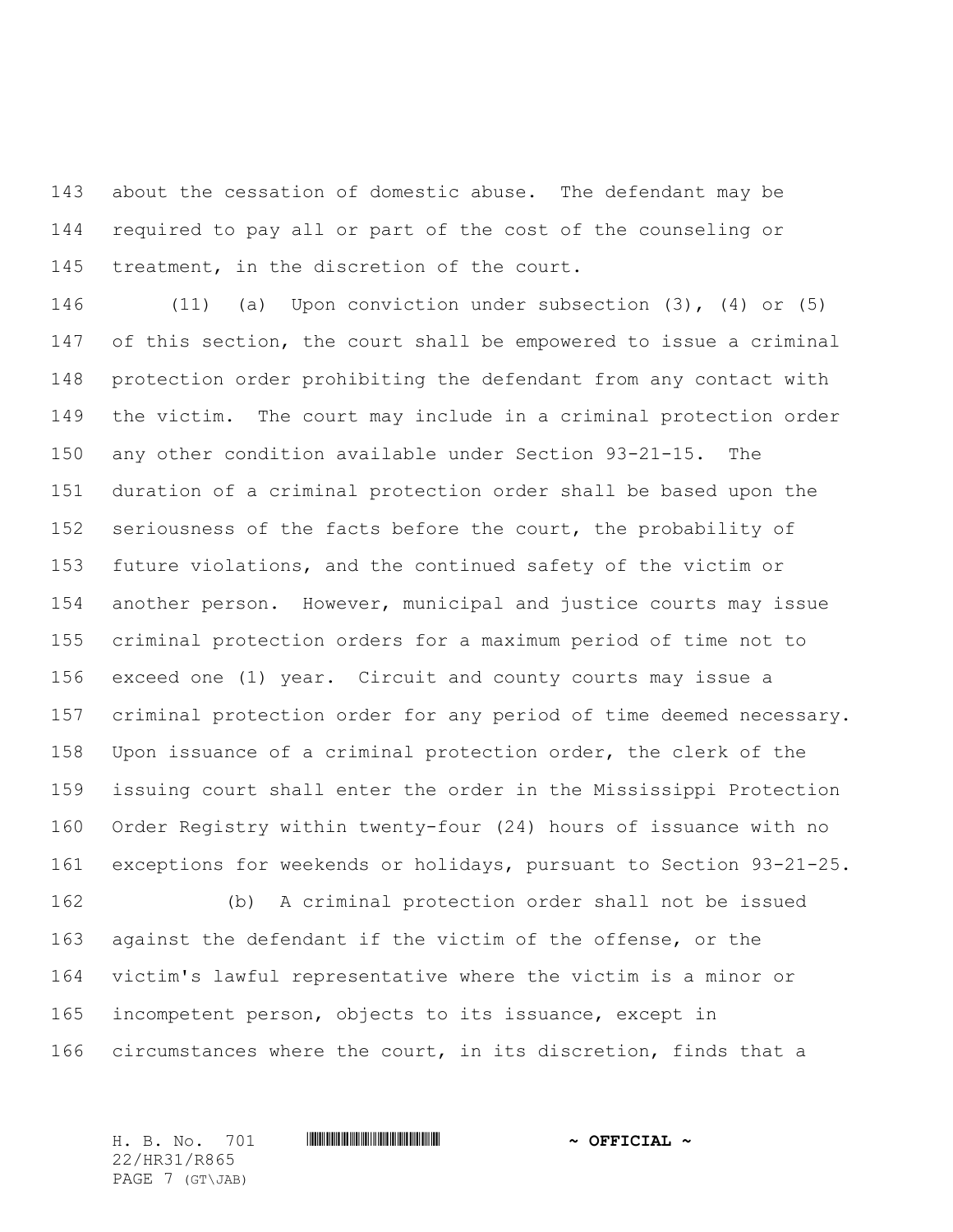criminal protection order is necessary for the safety and well-being of a victim who is a minor child or incompetent adult.

 (c) Criminal protection orders shall be issued on the standardized form developed by the Office of the Attorney General and a copy provided to both the victim and the defendant.

 (d) It shall be a misdemeanor to knowingly violate any condition of a criminal protection order. Upon conviction for a violation, the defendant shall be punished by a fine of not more than Five Hundred Dollars (\$500.00) or by imprisonment in the county jail for not more than six (6) months, or both.

 (12) When investigating allegations of a violation of subsection (3), (4), (5) or (11) of this section, whether or not an arrest results, law enforcement officers shall utilize the form prescribed for such purposes by the Office of the Attorney General in consultation with the sheriff's and police chief's associations. However, failure of law enforcement to utilize the uniform offense report shall not be a defense to a crime charged under this section. The uniform offense report shall not be required if, upon investigation, the offense does not involve persons in the relationships specified in subsections (3) and (4) of this section.

 (13) In any conviction under subsection (3), (4), (5) or (11) of this section, the sentencing order shall include the designation "domestic violence." The court clerk shall enter the

H. B. No. 701 \*HR31/R865\* **~ OFFICIAL ~** 22/HR31/R865 PAGE 8 (GT\JAB)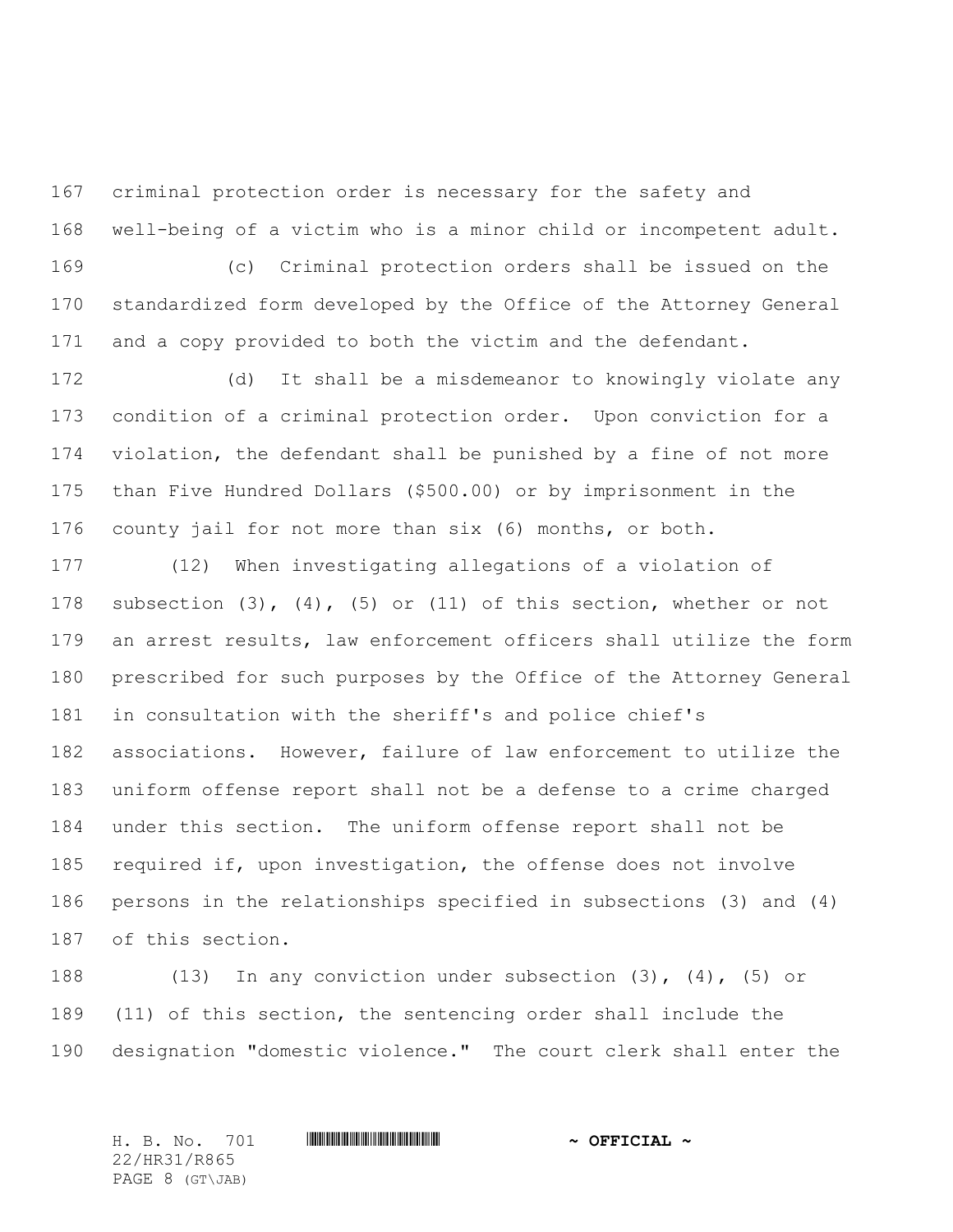disposition of the matter into the corresponding uniform offense report.

 (14) Assault upon any of the following listed persons is an aggravating circumstance for charging under subsections (1)(b) and (2)(b) of this section:

 (a) When acting within the scope of his or her duty, office or employment at the time of the assault: a statewide 198 elected official; law enforcement officer; fireman; emergency medical personnel; health care provider; employees of a health care provider or health care facility; social worker, family protection specialist or family protection worker employed by the Department of Human Services or another agency; Division of Youth 203 Services personnel; any county or municipal jail officer; superintendent, principal, teacher or other instructional personnel, school attendance officer or school bus driver; any member of the Mississippi National Guard or United States Armed Forces; a judge of a circuit, chancery, county, justice, municipal or youth court or a judge of the Court of Appeals or a justice of the Supreme Court; district attorney or legal assistant to a district attorney; county prosecutor or municipal prosecutor; court reporter employed by a court, court administrator, clerk or deputy clerk of the court; public defender; or utility worker;

 (b) A legislator while the Legislature is in regular or extraordinary session or while otherwise acting within the scope 215 of his or her duty, office or employment; or

|              |  | H. B. No. 701   |  |  |  | $\sim$ OFFICIAL $\sim$ |
|--------------|--|-----------------|--|--|--|------------------------|
| 22/HR31/R865 |  |                 |  |  |  |                        |
|              |  | PAGE 9 (GT\JAB) |  |  |  |                        |